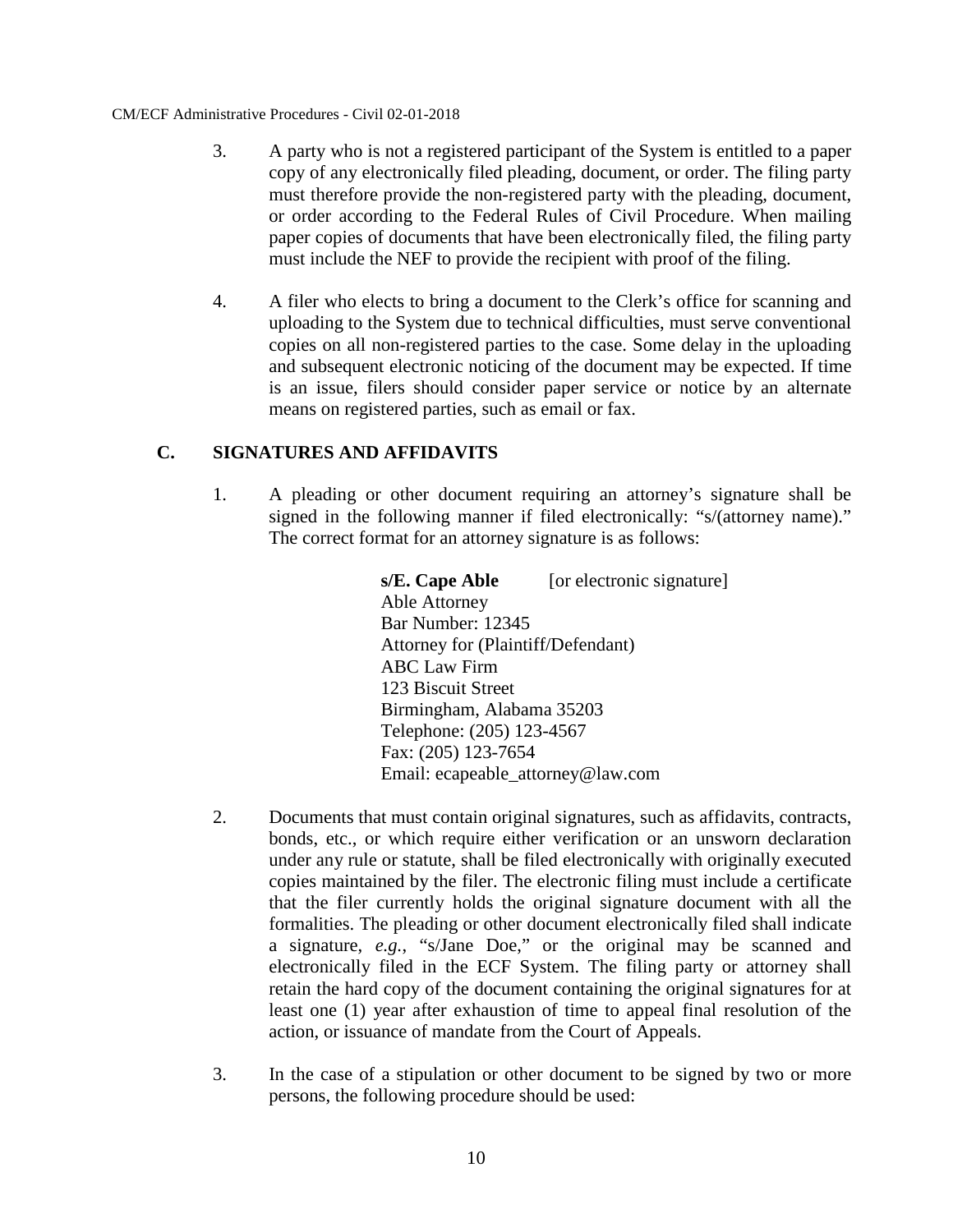Documents requiring signatures of more than one party shall be filed by submitting a scanned document containing all necessary signatures.

# **D. FEES PAYABLE TO THE CLERK**

Any fee required for filing a pleading or paper in District Court is payable to the Clerk of the Court by check, money order, or cash. The Clerk's office will document receipt of fees on the docket with a text-only entry. The court will not maintain electronic billing or debit accounts for lawyers or law firms.

# **E. ORDERS**

- 1. Court personnel will electronically file all orders and notices entered by the court. An order signed, entered and noticed electronically has the same force and effect of a traditional paper copy of the order signed and entered conventionally.
- 2. The court will fax or mail copies of orders entered electronically to pro se parties who are not registered participants of the CM/ECF System.

# 3. **Submitting Proposed Orders**

Proposed orders may be electronically submitted directly to chambers as an attachment to an email and not submitted electronically through the court's CM/ECF System. The email should include the case number and style in the subject line. Attorneys are encouraged to send proposed orders directly to chambers in Word or WordPerfect format. Special email addresses for each judge are listed on the court's website. If the judge approves the proposed order, it will be electronically signed and filed in CM/ECF by court staff.

# 4. **Filing Proposed Documents**

If leave of court is required before a party may file a document, such as an amended complaint or a document which will be filed out of time, the proposed document shall be attached as an exhibit to the motion requesting leave of court. If the court grants the motion, the attorney must file electronically an exact duplicate of the proposed document.

# **F. TITLE OF DOCKET ENTRIES**

The party electronically filing a pleading or other document shall be responsible for designating a docket entry title for the document by using one of the docket event categories prescribed by the court.<sup>[3](#page-12-0)</sup>

<span id="page-12-0"></span>Readers may view the "CM/ECF Civil Menu for Attorneys" on the CM/ECF link on the court's website: www.alnd.uscourts.gov.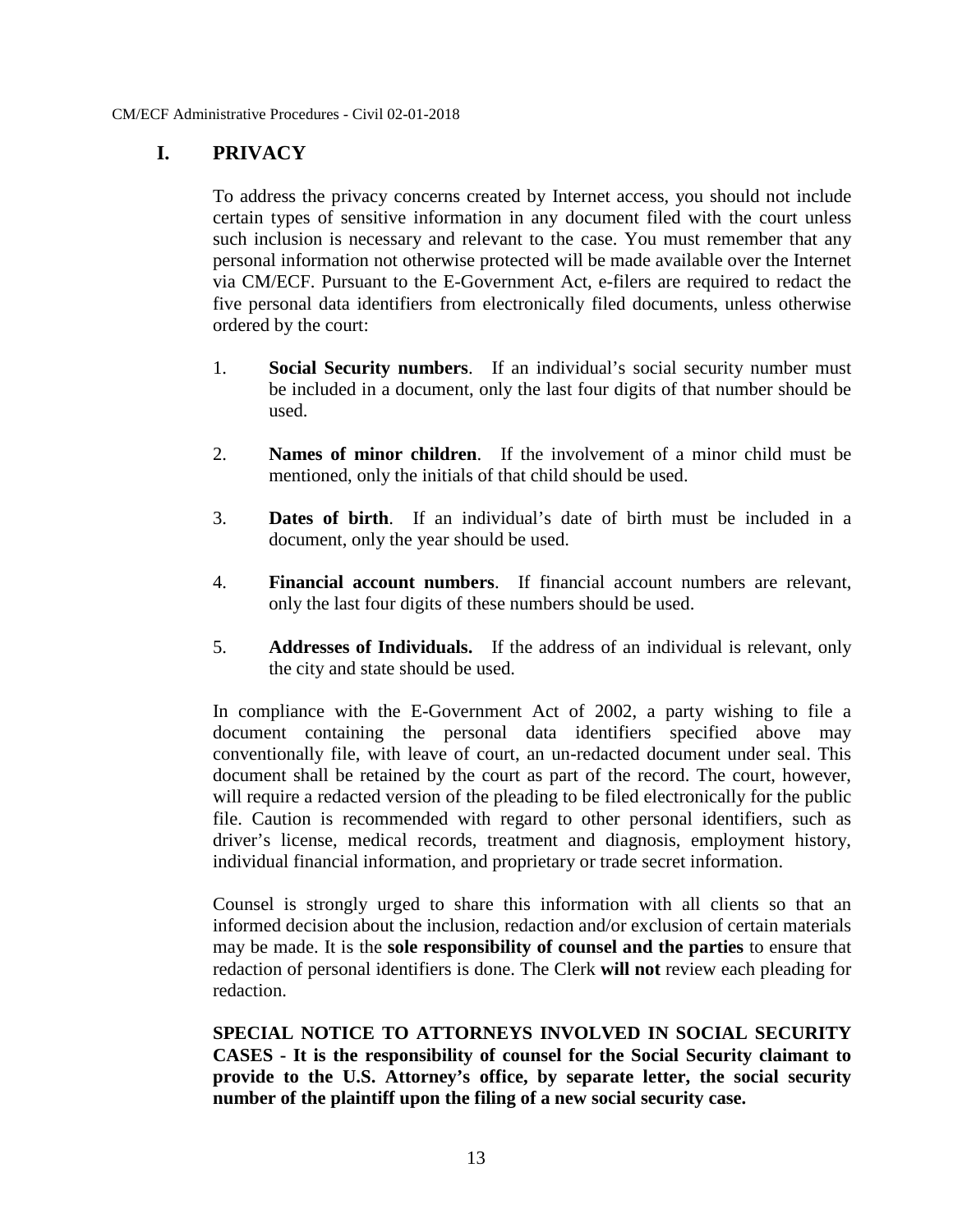#### **III. CONVENTIONAL FILING OF DOCUMENTS**

The following procedures govern documents filed conventionally. Attorneys are required to additionally submit, with the paper filing, a disk containing a PDF image of the complaint. The Clerk will scan and electronically file paper documents for pro se parties and others excused by the court for good cause shown from the requirement of submitting a disk. Documents which are not available in electronic format such as transcripts before the Office of Hearings and Appeals filed in Social Security cases and state trial transcripts offered by the State of Alabama in habeas corpus cases may be filed conventionally as set out in Section III(C) below. The court may authorize conventional filing of other documents upon a showing of good cause by the filer.

#### **A. DOCUMENTS TO BE FILED UNDER SEAL**

**Before a document is filed under seal, the filing party first must obtain permission from a judicial officer by filing a motion or application seeking leave to file a sealed document. At the same time, the document(s) proposed to be sealed is to be submitted to the Clerk in conventional paper format with a PDF copy of the document(s) on a disk.** A party must electronically file the motion or application for leave to file documents under seal, but **the filer should not electronically attach the document(s) proposed to be sealed**. A motion or application for leave to file documents under seal which is not filed electronically shall be presented in conventional paper format to the Clerk's office, together with a PDF version of the motion and sealed document(s) on a disk, along with a proposed order in paper format. If the motion or application is granted, the assigned judge, or designee, will enter an order authorizing the filing of the document(s) under seal, and the Clerk will file electronically the PDF version of the sealed document(s). **The filer should not undertake to electronically file the sealed document(s).** Documents so filed will be available for viewing only by counsel in the case and court staff assigned to the presiding judicial officer(s). Counsel must serve copies of seal documents on opposing counsel by mail.

### **B. PRO SE LITIGANTS**

Pro se litigants shall file paper originals of all complaints, pleadings, motions, affidavits, briefs, and other documents which must be signed or which require either verification or an unsworn declaration under any rule or statute. The Clerk's office will scan and file the document electronically and retain the paper original. The official court record will be the electronic file maintained on the court's servers.

# **C. SOCIAL SECURITY AND TITLE 28 U.S.C. § 2254 CASES**

Absent a showing of good cause, all documents, notices, and orders filed in social security reviews and state habeas cases shall be filed and noticed electronically, except as noted: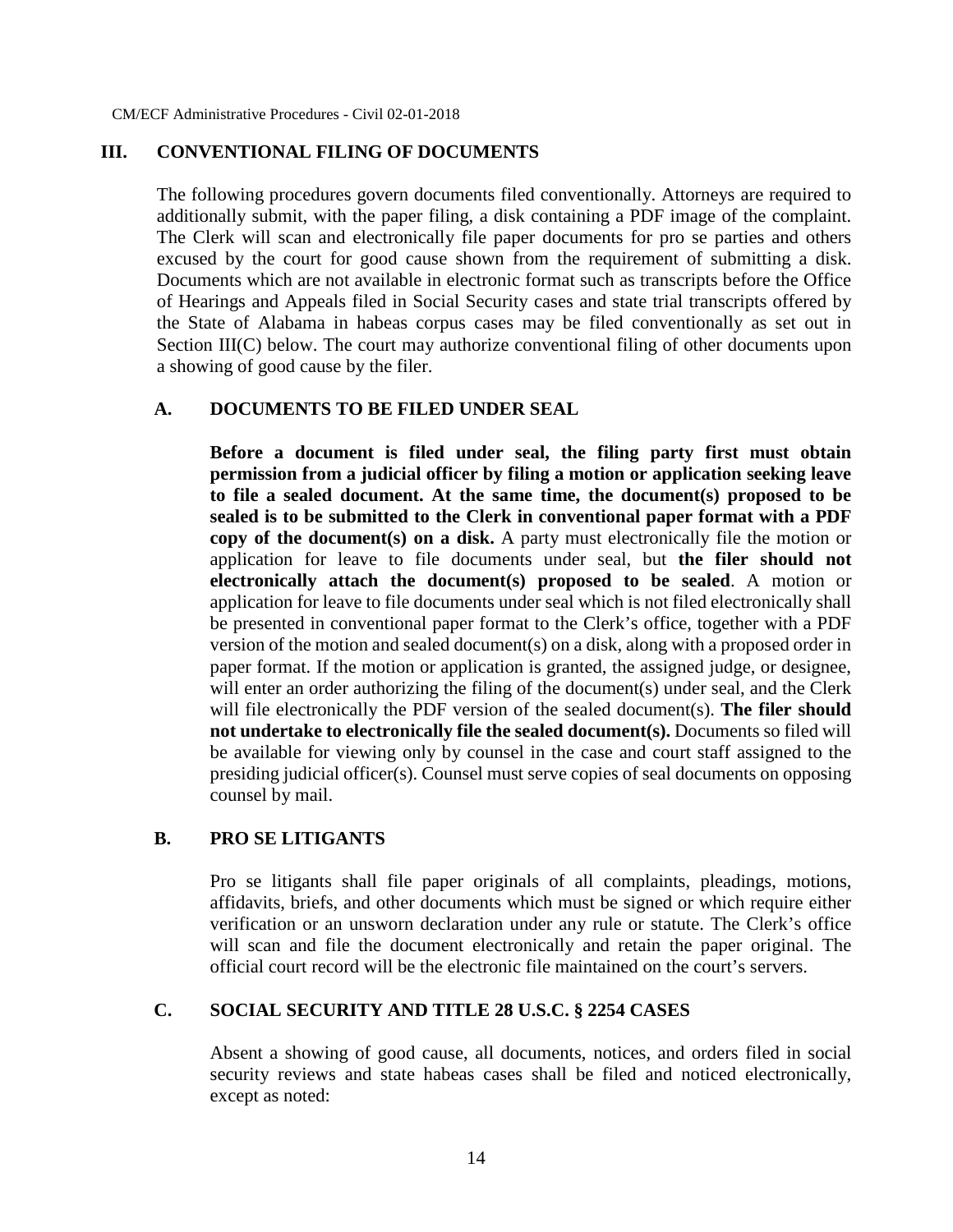- 1. Answers of the government in Social Security cases will be electronically filed. The transcript of the Office of Hearings and Appeals, which is attached as an exhibit to the answer, will be electronically filed by the Social Security Administration ("SSA"); a paper courtesy copy will also be provided to the court on the same day according to Section  $II(A)(3)$  of these procedures. Service of electronic copies on opposing counsel will be accomplished via CM/ECF; pro se and/or incarcerated parties shall be by conventional means. If conventionally filed, the Clerk will not scan or place the transcript into the System, but will retain the paper copy of the transcript in accordance with the records management guide.
- 2. Answers in habeas corpus cases filed pursuant to Title 28 U.S.C. § 2254 will be electronically filed. The transcript of the state proceedings, which is attached as an exhibit to the answer, will be conventionally filed in paper on the same day according to Section  $II(A)(3)$ , unless an electronic version is available. Service on opposing counsel, pro se and/or incarcerated parties shall be by conventional means. If conventionally filed, the Clerk will not scan or place the transcript into the System, but will retain the paper copy of the transcript in accordance with the records management guide.
- 3. All other documents in Social Security and habeas corpus cases, including briefs, will be filed and served electronically unless the court otherwise orders.
- 4. If filed electronically, transcripts and exhibits in a Social Security case will be available only to attorneys of record and court staff. Internet access to all other documents filed in a Social Security case will be identical to all other civil cases.
- 5. Counsel and pro se parties filing Social Security cases are required to provide the social security number of the plaintiff to the U. S. Attorney by separate letter outside the CM/ECF System.

# **D. COPY REQUIREMENT FOR OVERSIZE DOCUMENTS**

For all electronic filings of twenty-five (25) pages or more, counsel is required to supply **one** conventional (paper) copy of the filing to the Clerk of Court. Such paper copies of the documents are to be submitted to the Clerk's office, **not to chambers**, within twenty-four hours after the electronic filing. The electronically filed document shall remain the official filing, and any discrepancy between it and the paper copy is resolved in favor of the electronically filed version. **Some judges have waived this requirement with respect to filings other than summary judgment submissions, which can be determined by reviewing the judge's personal webpage linked to the court's webpage.**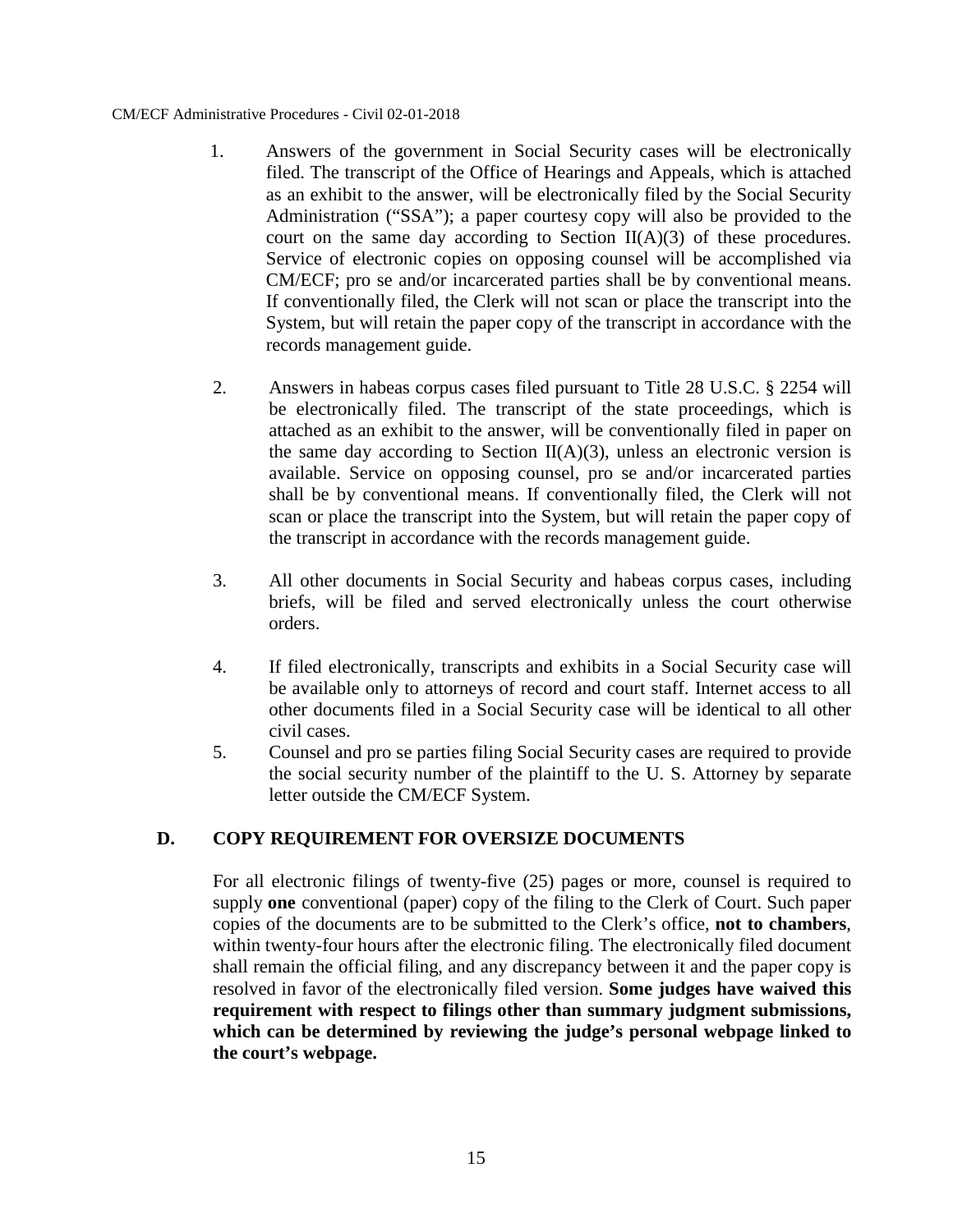# **E. RETENTION OF ORIGINALS OF DOCUMENTS REQUIRING SCANNING**

Originals of documents which have been scanned by counsel and filed electronically must be retained by the filing party and made available upon request to the court and other parties for a period of at least one (1) year following the expiration of all time periods for appeals, or resolution of appeals, whichever is later.

# **F. SERVICE OF CONVENTIONAL FILINGS**

A filer who files documents conventionally pursuant to these Administrative Procedures by bringing a document to the Clerk's office for scanning and uploading to the System must serve conventional copies on all non-registered parties to the case in accordance with the Federal Rules of Civil Procedure. Some delay in the uploading and subsequent electronic noticing of the document may be expected. If time of receipt by opposing counsel is an issue, filers should serve paper copies on registered parties conventionally or by an alternate means, such as email or fax.

# **IV. EXHIBITS**

# **A. ATTACHMENTS/EVIDENCE NOT IN SUPPORT OF A MOTION**

This section applies to attachments and exhibits other than those submitted in support of a motion, *e.g.*, an attachment to a complaint. Exhibits submitted in support of a motion are governed by Section IV(B) of these procedures.

- 1. Attachments and exhibits to documents which are too large to convert to a usable electronic format, such as books, large color pictures or old documents of poor quality, may be conventionally filed with the Clerk and served on opposing counsel. The conventionally filed document or electronically filed document with exhibits must include a statement that the attachments and/or exhibits are being conventionally filed. Documents so filed shall be retained by the Clerk in accordance with the records management guide.
- 2. If possible, filers should electronically image, *i.e.*, "scan," a paper exhibit that is fewer than 10 megabytes and submit the exhibit as a PDF file. Because PDF files containing scanned documents take up considerably more space on the System than PDF files containing electronically generated documents, filing parties may submit PDF files containing scanned documents of more than 10 megabytes only if they are filed in separate 10-megabyte segments. Electronically filed documents with large attachments and/or exhibits must attach an appendix clearly identifying the exhibits and attachments. Additionally, each PDF attachment of exhibits or evidence should clearly identify the content in the description field on the electronic filing.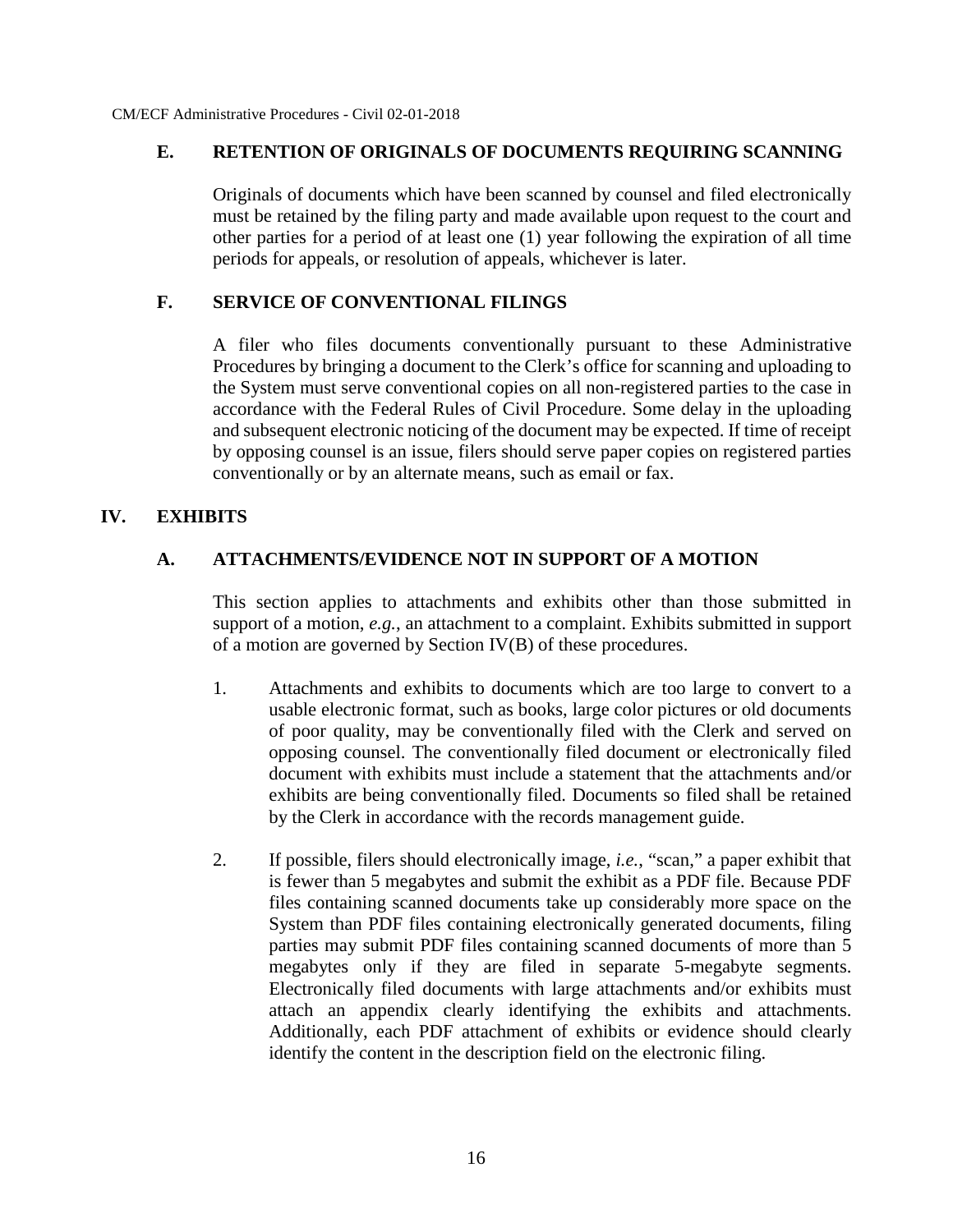- 3. If the scanner is set to scan in color, documents will take much longer to upload; filing parties should configure their scanners to scan documents at 200 dpi and in black and white, not in color. Documents appearing in color in their original form, such as color photographs, may be scanned in color and then uploaded to the System.
- 4. The filing party must verify the readability of scanned documents before filing them electronically with the court.
- 5. Exhibits submitted conventionally shall be served on other parties conventionally.

# **B. EVIDENCE IN SUPPORT OF OR IN OPPOSITION TO A MOTION**

- 1. A party electronically submitting evidentiary materials to the Clerk's office in support of, or in opposition to, a motion shall reference the base motion being supported or opposed in the caption of the pleading and include as the first attachment an index listing each item of evidence being filed. Attachments and exhibits which are too large to file electronically shall be filed in accordance with Sections IV(A)(1) $\&$ (2).
- 2. If possible, filing parties should electronically image, *i.e.*, "scan," a paper exhibit and attach the resulting PDF file(s) to the electronically filed motion if the attached files are no more than 10 megabytes each. Note that multiple files can be attached to a filing, so long as each does not exceed the 10 megabyte limitation. Each separate file attachment must be clearly identified in the index of the attachment for easy recognition.
- 3. If the scanner is set to scan in color, documents will take much longer to upload; filing parties should configure their scanners to scan documents at 200 dpi and in black and white, not in color. Documents appearing in color in their original form, such as color photographs, may be scanned in color and then uploaded to the System.
- 4. The filing party is required to verify the readability of scanned documents before filing them electronically with the court.
- 5. Copies of conventionally filed supporting materials shall be served on other parties conventionally.

# **C. TRIAL AND HEARING EXHIBITS**

Effective December 1, 2016, the United States Court of Appeals for the Eleventh Circuit adopted changes to its Local Rules and Internal Operating Procedures that impact the manner in which trial or hearing exhibits are transmitted to the court of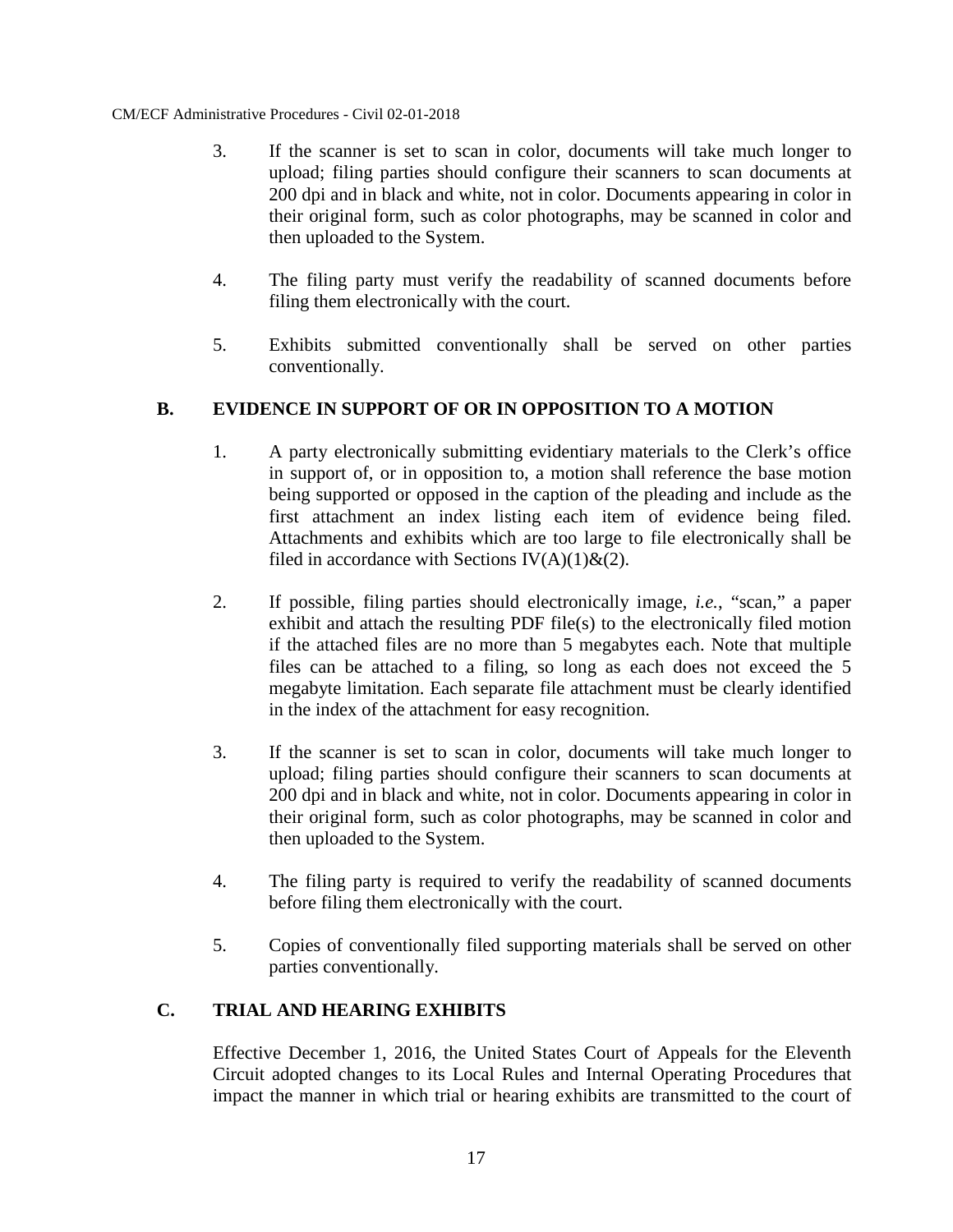appeals in connection with appeals. For purposes of CM/ECF, there are three (3) important requirements:

- "The district court clerk must include in the electronic record on appeal electronic versions of all documentary exhibits admitted into evidence at trial or any evidentiary hearing";
- "If documentary exhibits have been sealed or marked confidential by the district court or the district court clerk, the district court clerk must transmit any such sealed or confidential documentary exhibits to this court either in their original form or in electronic form provided the electronic access is appropriately restricted,…"; and
- "As to non-documentary physical exhibits, the parties are required to include photographs or other reproductions of such exhibits in the electronic record on appeal."
- 1. In order to comply with the Eleventh Circuit's requirements, beginning December 1, 2016, counsel offering any **documentary exhibit** at a trial or hearing must supply the courtroom deputy assigned to the trial or hearing a full, complete, and unaltered electronic version of each offered documentary exhibit, scanned or created in PDF format. (Counsel should refer to paragraph I(C)(2) of this Administrative Procedures Manual for specifications related to scanning and creating PDF-formatted files). To enable the courtroom deputy to electronically docket each separate exhibit, each exhibit shall be a separate PDF-formatted electronic file (*i.e.*, trial or hearing exhibits should NOT be combined in one large PDF file).
- 2. At the beginning of the trial or hearing, counsel must supply the courtroom deputy with a disk or other electronic medium on which such separate exhibit files have been stored so that the courtroom deputy may upload each such exhibit file to CM/ECF at the conclusion of the trial or hearing. The labeling of each electronic exhibit file must correspond to the exhibit number or other identification on the documentary exhibit. If counsel offers an exhibit for which he or she has not supplied an electronic version at the beginning of the trial or hearing, counsel shall provide such an electronic version before the end of the proceeding.
- 3. In the event counsel desires to keep an exhibit confidential or sealed, counsel should bring that to the attention of the court and the courtroom deputy so that appropriate docketing can occur.
- 4. For every **non-documentary physical exhibit**, counsel must supply the courtroom deputy with one or more unaltered and unannotated photographs, drawings, diagrams, or other depictions of the exhibit, scanned or created in PDF format for electronic filing. Multiple photographs, drawings, diagrams,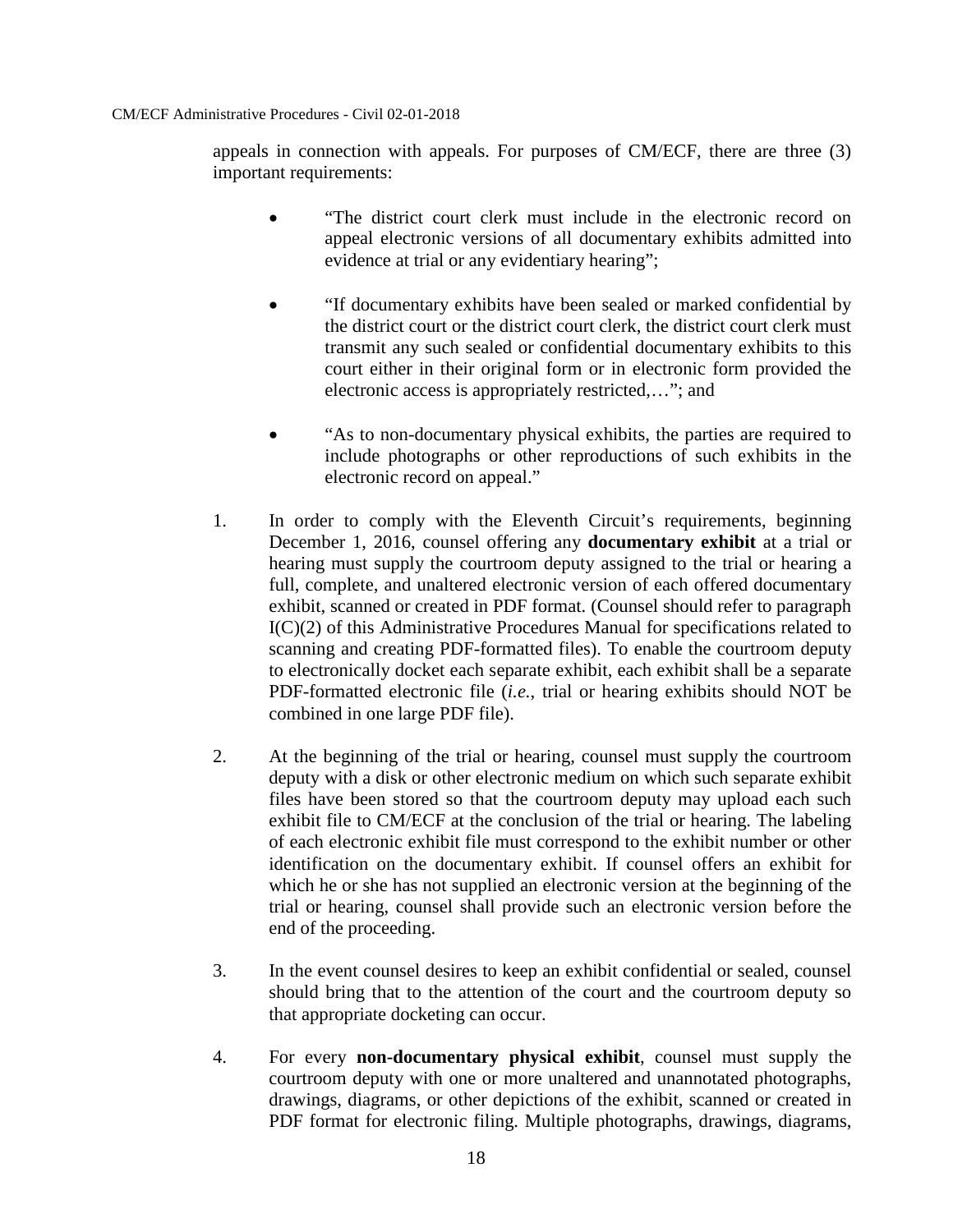or depictions of the same physical exhibit may be combined into one PDF-formatted file, but separate electronic files will be provided for each separate exhibit.

- 5. At the beginning of a trial or hearing, counsel shall provide the courtroom deputy with a disk or other electronic medium on which such PDF-formatted electronic files depicting physical exhibits have been stored. The courtroom deputy will upload and docket into CM/ECF the electronic files related to admitted exhibits at the conclusion of the trial or hearing. The labeling of each electronic exhibit file must correspond to the exhibit number or other identification on the physical exhibit. If counsel offers an exhibit for which he or she has not supplied an electronic depiction at the beginning of the trial or hearing, counsel shall provide such an electronic depiction before the end of the proceeding.
- 6. Counsel may request that the court instruct the courtroom deputy to upload and docket a documentary exhibit or depictions of a physical exhibit not admitted into evidence by the court for purposes of preserving for appeal an offer of proof as to such an exhibit, but such exhibit shall not be displayed to or revealed to the jury.

# **V. PUBLIC ACCESS TO THE SYSTEM DOCKET**

# **A. PUBLIC ACCESS AT THE COURT**

Electronic access to the electronic docket and documents filed in the System is available at no charge at the Clerk's office during regular business hours. A copy fee for an electronic reproduction is required in accordance with 28 U.S.C. § 1930.

## **B. INTERNET ACCESS**

Remote electronic access to the System for viewing purposes is limited to subscribers to the Public Access to Court Electronic Records ("PACER") system. The Judicial Conference of the United States has ruled that a user fee will be charged for remotely accessing certain detailed case information, such as filed documents and docket sheets in civil cases, but excluding review of calendars and similar general information.<sup>[4](#page-20-0)</sup>

<span id="page-20-0"></span><sup>4</sup> According to a memorandum from the Administrative Office of the United States Courts dated April 9, 2002, non-judiciary CM/ECF users will be charged a fee of seven cents per page starting on July 1, 2002, to access electronic data such as docket sheets and case documents obtained remotely through the PACER system. The maximum charge per document is \$2.10.

The access fee does not apply to official recipients of electronic documents, *i.e.*, parties legally required to receive service or to whom service is directed by the filer in the context of service under Federal Rules of Civil Procedure. Official recipients will receive the initial electronic copy of a document free to download as they see fit, but if they remotely access the document again, they will be charged seven cents a page.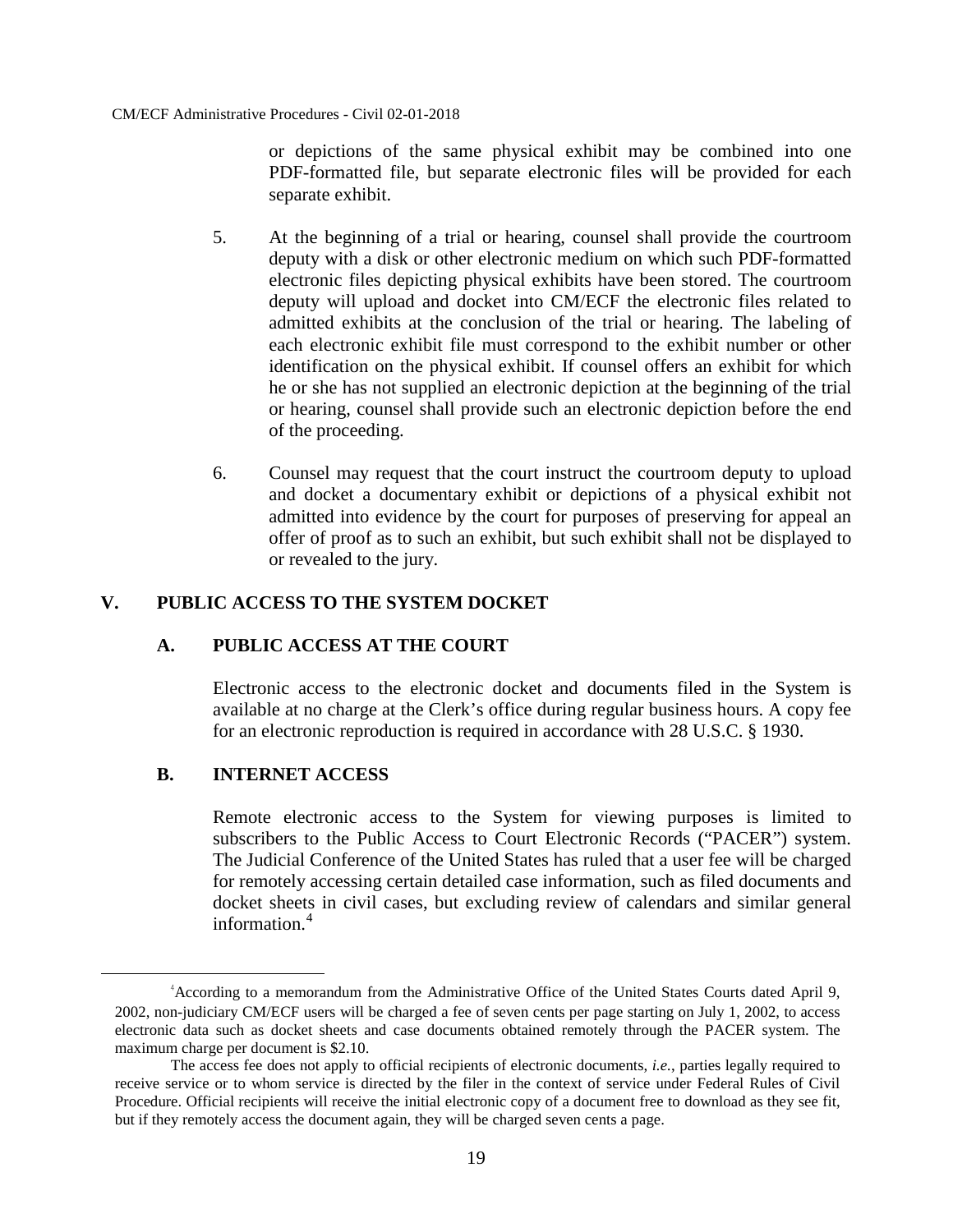# **C. CONVENTIONAL COPIES AND CERTIFIED COPIES**

Conventional copies and certified copies of electronically filed documents may be purchased at the Clerk's office. The fee for copying and certifying will be in accordance with 28 U.S.C. § 1914.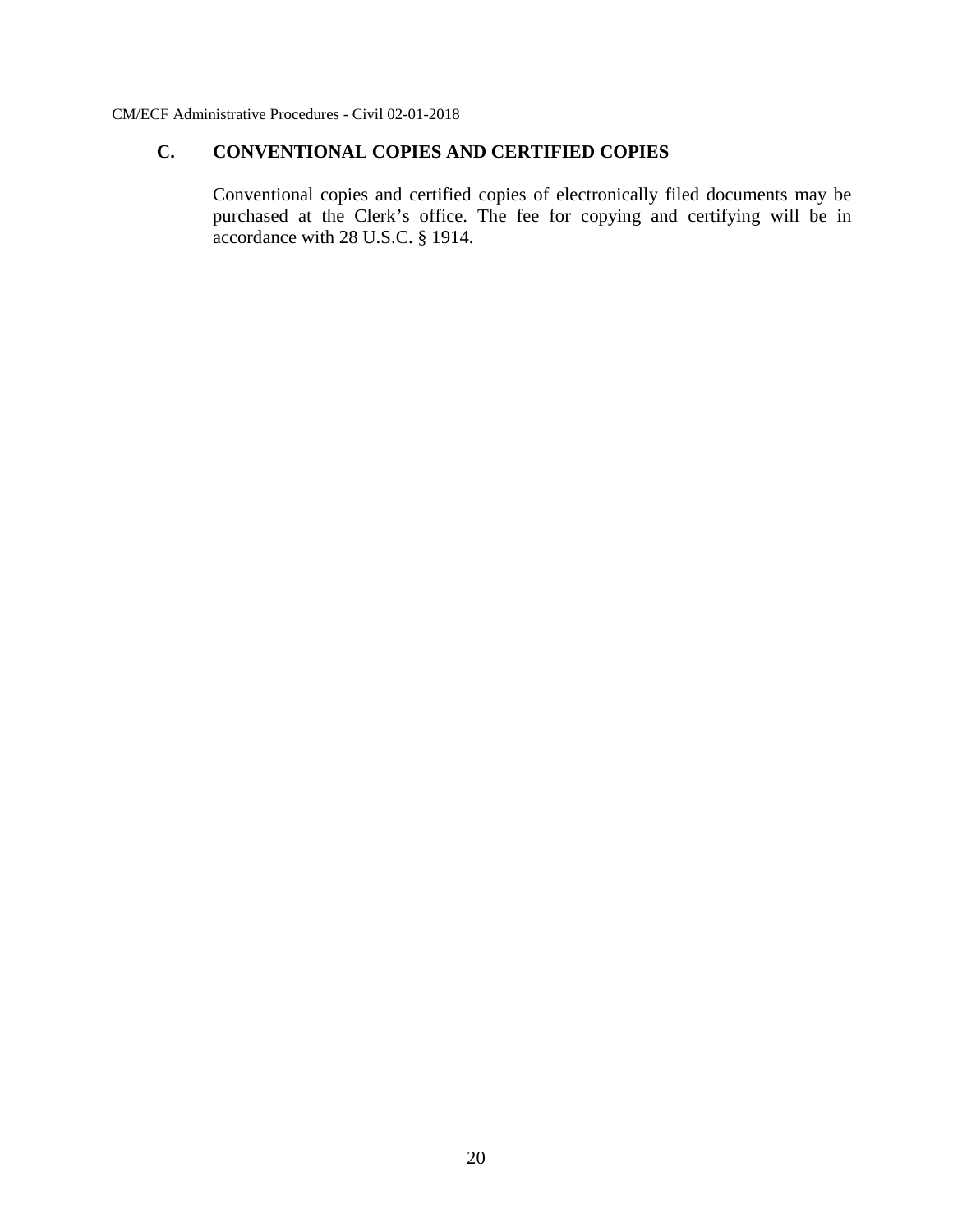# **FORM ATTACHMENT**